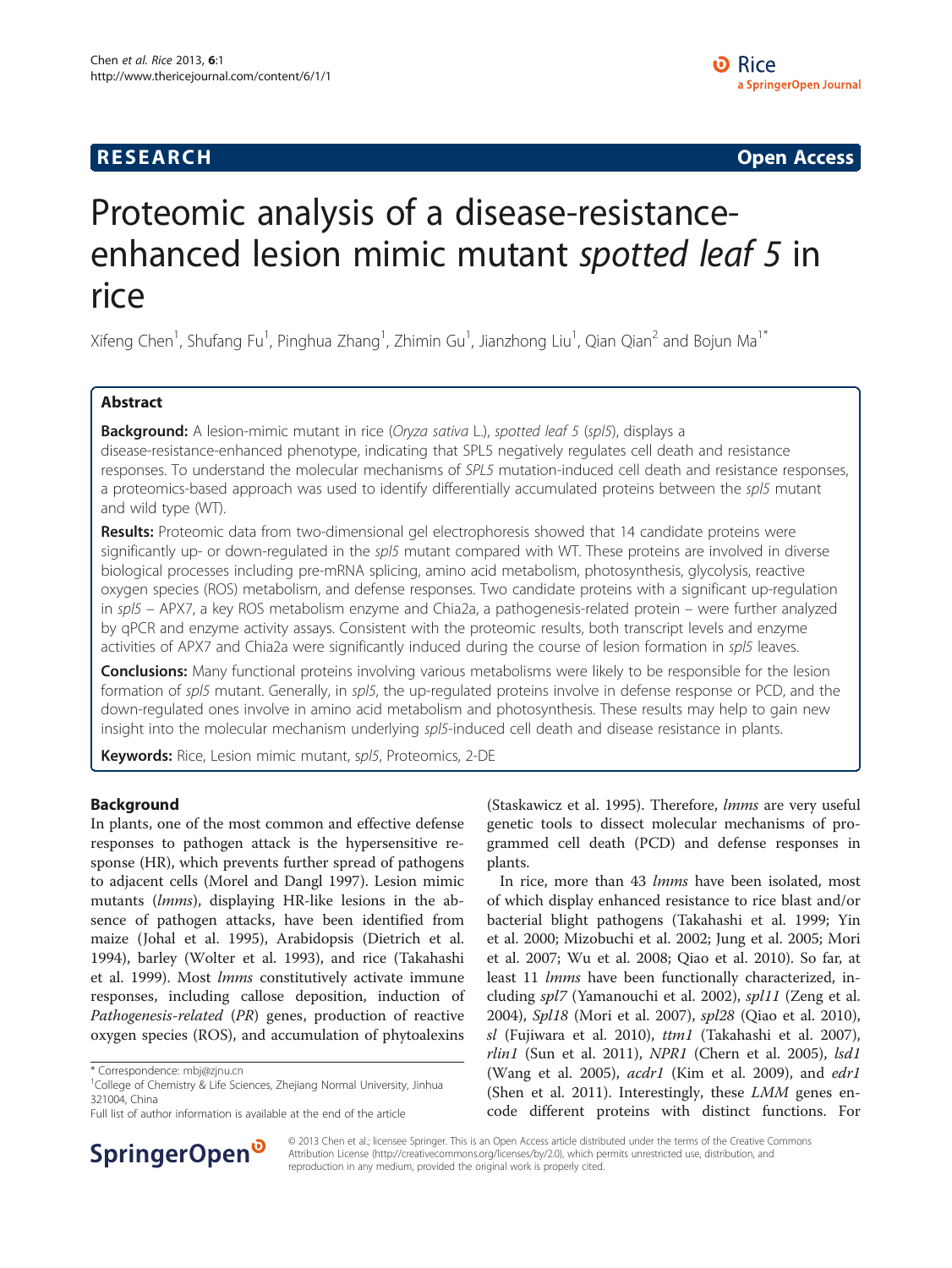<span id="page-1-0"></span>example, SPL7 is a heat stress transcription factor (Yamanouchi et al. [2002](#page-9-0)); SPL11 is a E3 ubiquitin ligase (Zeng et al. [2004\)](#page-9-0); SPL18, a acyltransferase (Mori et al. [2007](#page-8-0)); SPL28, a clathrin-associated adaptor protein complex 1 medium subunit 1 (Qiao et al. [2010](#page-8-0)). These findings indicate that numerous proteins with distinct functions in multiple signaling pathways and/or processes are involved to prevent inappropriate activation of PCD. Thus, *lmms* have helped to gain an in-depth insight into regulatory mechanisms of PCD and defense responses in plants.

Rice spotted leaf 5 (spl5) is a lmm with spontaneous HR-like lesions on its leaves, and broadly enhanced resistance to rice blast and bacterial blight pathogens (Yin et al. [2000;](#page-9-0) Mizobuchi et al. [2002](#page-8-0)). The spl5 gene was previously mapped into a 36.4-cM region on rice chromosome 7 (Iwata et al. [1978](#page-8-0)). Recently, we finely mapped and isolated *spl5* by a map-based cloning, and surprisingly, it was found that the protein encoding by SPL5 gene (GeneBank accessioin: KC128660) shares a certain degree of homology with a human splicing factor 3b subunit 3 (SF3b3), one subunit of the SF3 protein complex involved in binding of U2 snRNP to the branch site in the splicing reaction of pre-mature RNAs (Chen et al. [2009](#page-7-0), Chen et al. [2012](#page-7-0)). Therefore, it is likely that the SPL5 regulated cell death and resistance responses post-transcriptionally.

Two-dimensional gel electrophoresis (2-DE) is a most commonly used proteomics technology for monitoring global changes in protein levels in plants (Agrawal and Rakwal [2006\)](#page-7-0). The comparative proteomics has been used to identify differentially expressed proteins between wild type (WT) rice and lmms (Takahashi et al. [2003](#page-8-0); Tsunezuka et al. [2005;](#page-8-0) Jung et al. [2006](#page-8-0); Kang et al. [2007;](#page-8-0) Kim et al. [2008\)](#page-8-0). However, different defense-related proteins and metabolic enzymes were found to be differently accumulated during lesion formation in a *lmm*-specific manner or in different lmms. For example, two PR proteins (OsPR5 and OsPR10) and three ROS-scavenging enzyames [catalase (CAT), ascorbate peroxidae (APX), and superoxide dismutase (SOD)] were differentially expressed in the blm mutant (Jung et al. [2006\)](#page-8-0); Peroxidase, thaumatin-like protein, probenazole-induced protein (PBZ1) were upregulated in the *spl1* mutant (Kim et al. [2008\)](#page-8-0).

Here, we compared the protein profiles of *spl5* mutant and WT by 2-DE and found that 14 proteins were differentially accumulated between WT and spl5. Among these 14 proteins, 7 were up-regulated and 7 were down-regulated, respectively, in spl5. The proteins up-regulated in spl5 are those involved in defense response or PCD, and the proteins down-regulated in spl5 involved in amino acid metabolism and photosynthesis. Interestingly, a clear correlation between levels of protein accumulation and levels of gene expression (or induction) was observed for the 7 up-regulated proteins in spl5. However, a corresponding correlation was not observed for the 7 downregulated proteins in spl5. Together, our results may help to understand molecular mechanisms of lesion formation in spl5.

# Results and discussion

# 2-DE analysis between WT and spl5 mutant

To compare protein expression profiles between WT and the spl5 mutant, total proteins extracted from fully developed leaves with lesions from spl5 and the corresponding leaves from WT were analyzed by 2-DE. After quantitative analysis, 14 spots with  $> 2$ -fold changes ( $p < 0.05$ ) between spl5 and WT were identified (Figures 1 and [2](#page-2-0)). Compared to those in WT, seven proteins (spots 1, 5, 6, 8, 11, 13, and 14) were up-regulated and seven (spots 2, 3, 4, 7, 9, 10, and 12) were down-regulated, respectively, in spl5 mutant. Relative intensities and fold-changes of the spots differentially expressed between spl5 and WT were shown in Table [1.](#page-3-0)

# Characterization of differentially expressed proteins in spl5 mutant

The 14 differentially expressed spots represent 14 annotated proteins, which could be categorized into seven



Figure 1 A silver-stained 2-DE gel of the proteins extracted from leaf blades of both WT and spl5 mutant. For IEF, 100 μg of total proteins was loaded onto pH 3-10 IPG strips (13 cm, nonlinear), and then transferred to 12.5% SDS-polyacrylamide gel for the second-dimensional electrophoresis. The protein gel was stained with silver nitrate solution. Quantitative analysis of digitized images was carried out using the Image Master software (Amersham, USA). Arrows indicate spots with more than 2-fold change in spl5 mutant compared to WT.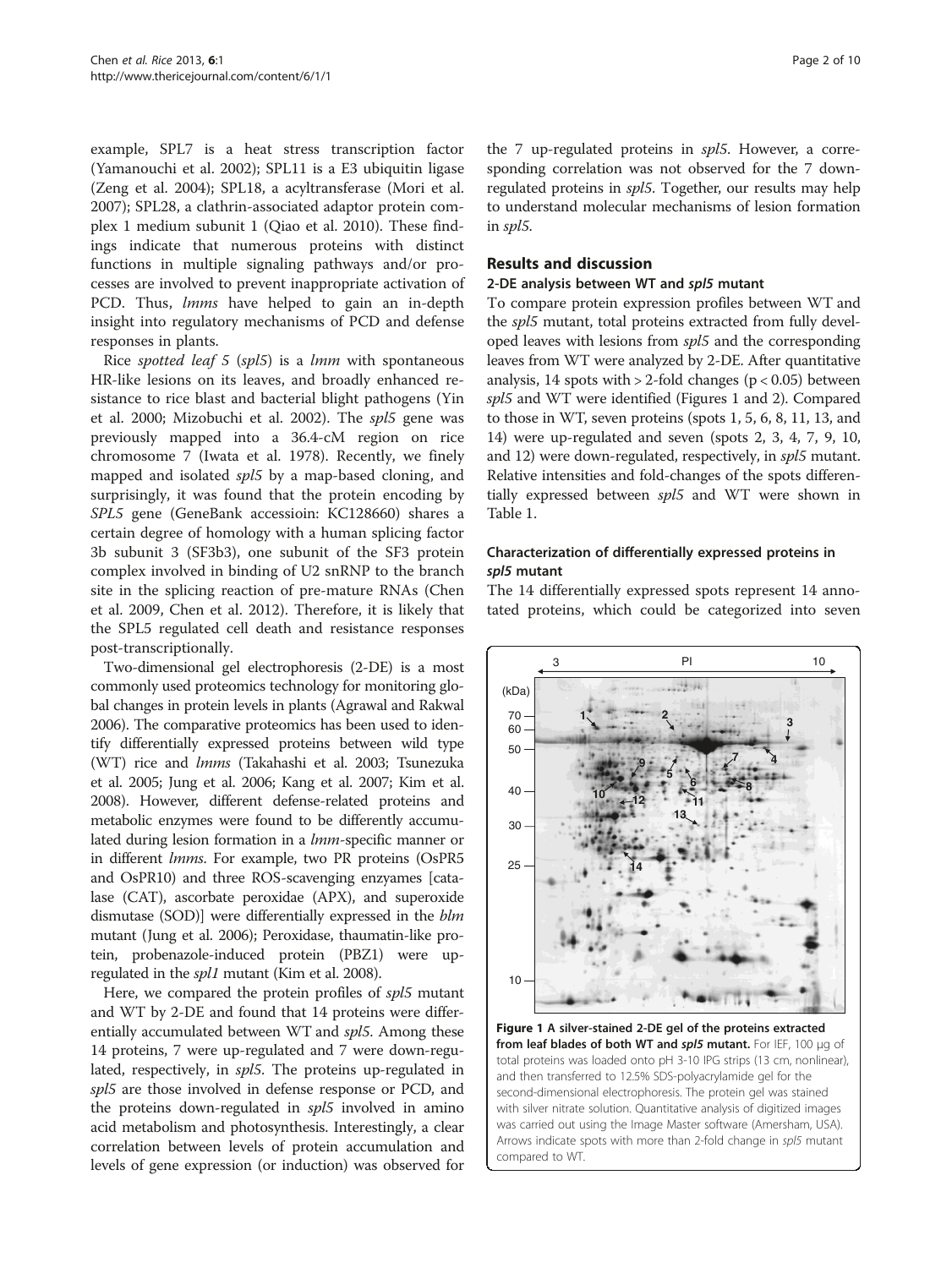<span id="page-2-0"></span>

functional classes including pre-mRNA splicing, amino acid metabolism, photosynthesis, glycolysis, ROS metabolism, defense-related, and other processes (Table [1](#page-3-0)). Interestingly, these proteins are mostly associated with cell death and defense responses in different organisms.

#### Pre-mRNA splicing protein

A protein component of RNA spliceosome, thioredoxinlike protein 4B (TXNL4B, Dim2, or DLP), was downregulated in the spl5 mutant. In eukaryotes, the premRNA splicing that removes intronic sequences is undertaken by the spliceosome, a macromolecular complex containing four snRNPs (U1, U2, U4/U6, and U5) and numerous auxiliary proteins (Kramer [1996\)](#page-8-0). DLP functions in the cell nucleus and interacts with an U5 protein subunit of the spliceosome, and blocking DLP protein activity leads to insufficient pre-mRNA splicing (Sun et al. [2004\)](#page-8-0).

#### Amino-acid metabolism enzymes

In differently expressed proteins, four enzymes including alanine aminotransferase (ALT; down), aspartate aminotransferase (AST; up), cysteine synthase (CSase; down), and S-adenosylmethionine synthetase (SAMS; up) (Table [1\)](#page-3-0) are involved in amino acid transport and metabolism. SAMS catalyzes the biosynthesis of S-adenosylmethionine, which is a co-substrate for methylation reactions and serves as substrate for the synthesis of ethylene and the polyamines (Burstenbinder et al. [2010](#page-7-0)).

Ethylene is an important hormone involved in plant responses to various stress situations (e.g. pathogen attack); and exposure of plants to ethylene can induce disease resistance (Geraats [2003\)](#page-8-0). Polyamines can contribute to hydrogen peroxide  $(H_2O_2)$  formation in response to pathogen infections, which led to increased necrosis and resistance to disease (Marina et al. [2008](#page-8-0); Moschou et al. [2009](#page-8-0); Gonzalez et al. [2011](#page-8-0)). The upregulation of SAMS was also found in the mutant cdr2 (Tsunezuka et al. [2005\)](#page-8-0).

#### Photosynthesis proteins

Rubisco is a critical enzyme involved in photosynthetic  $CO<sub>2</sub>$  assimilation and photorespiratory carbon oxidation. Rubisco is inactivated by ROS, and degraded during senescence and oxidative stresses (Ranjan et al. [2001](#page-8-0); Sedigheh et al. [2011\)](#page-8-0). The reduction of the Rubisco large subunit (Rubisco-L) in spl5 mutant might be caused by  $H<sub>2</sub>O<sub>2</sub>$  over-accumulation (Chen et al. [2012](#page-7-0)). Moreover, in the present study we found that Rubisco activases (Rubisco-A), which catalyze Rubisco activation, were also down-regulated in spl5 mutant (Table [1](#page-3-0)). The reduction of Rubisco and/or Rubisco-A was also found in the *lmms* of spl1 (Kim et al. [2008](#page-8-0)), spl6 (Kang et al. [2007](#page-8-0)), crd2 (Tsunezuka et al. [2005](#page-8-0)), and blm (Jung et al. [2006](#page-8-0)), suggesting that the reduction in Rubisco and Rubisco-A accumulation is a shared phenomenon among lmms.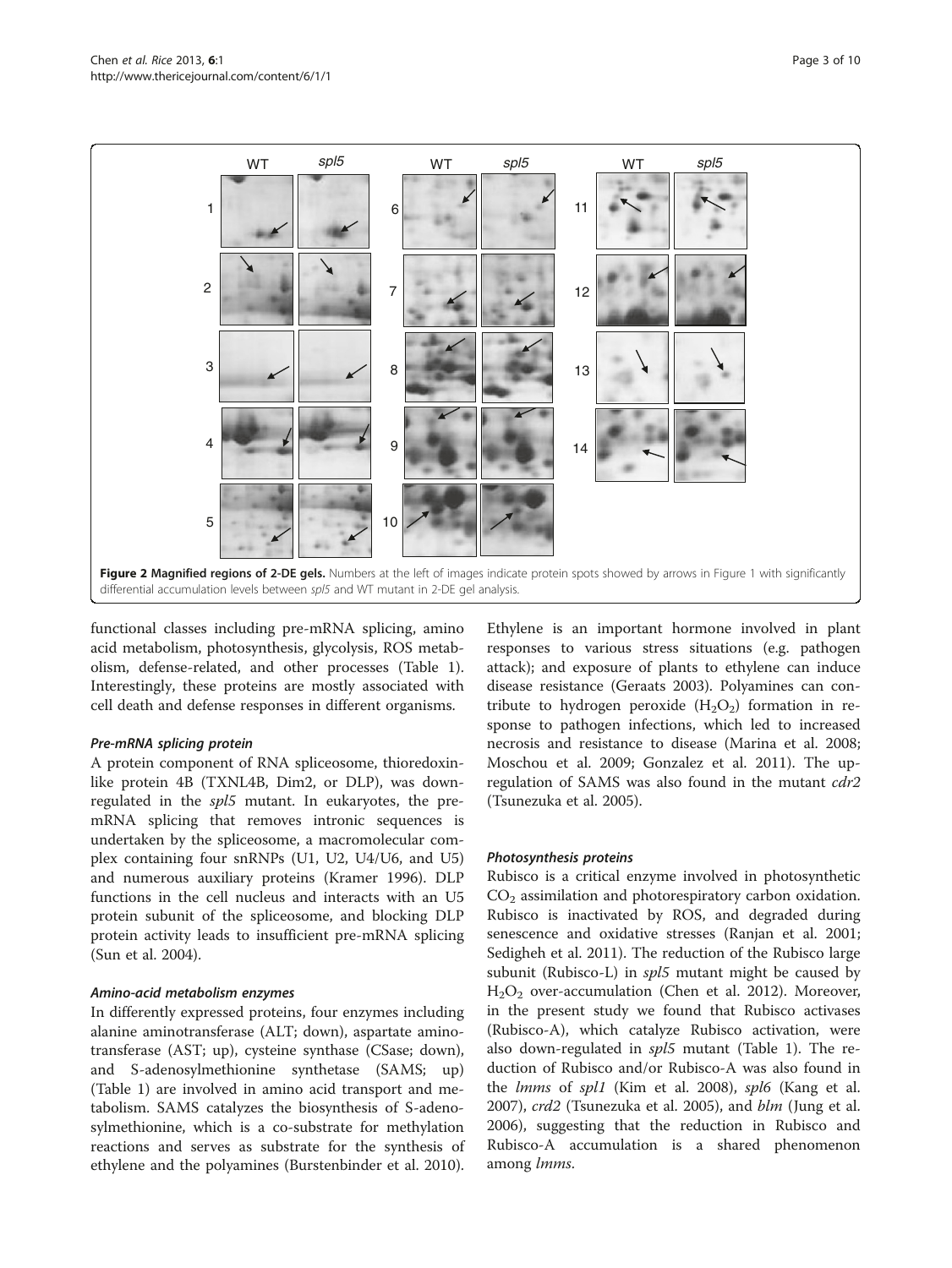| <b>Function type</b>     | Spot<br>id      | Homologous protein                          |     | Score Source | Accession    | Coverage<br>(%) | pl  | МM<br>(kDa) | Change<br>fold | <b>mRNA</b><br>level |
|--------------------------|-----------------|---------------------------------------------|-----|--------------|--------------|-----------------|-----|-------------|----------------|----------------------|
| mRNA splicing            | $\overline{2}$  | Thioredoxin-like protein 4B                 | 71  | O. sativa    | qi 125576924 | 25              | 6.4 | 23.6        | $-3.3$         |                      |
| Amino-acid<br>metabolism | 4               | Alanine aminotransferase                    | 187 | O. sativa    | qi 115470235 | 31              | 8   | 54.0        | $-2.3$         |                      |
|                          | 6               | Aspartate aminotransferase                  | 84  | O. sativa    | qi 125541475 | 15              | 6.5 | 50.6        | 2.0            | up                   |
|                          | 12              | Cysteine synthase                           | 86  | O. sativa    | gi 115489664 | 29              | 5.3 | 33.9        | $-3.9$         | ٠                    |
|                          | 5               | S-adenosylmethionine synthetase             | 93  | O. sativa    | gi 100801534 | 27              | 6.5 | 43.0        | 2.6            | up                   |
| Photosynthesis           | 3               | Rubisco large subunit                       | 130 | O. sativa    | gi 115468792 | 33              | 8.5 | 48.4        | $-2.7$         | down                 |
|                          | 9               | Rubisco activase                            | 74  | O. sativa    | qi 1778414   | 28              | 5.4 | 48.1        | $-2.0$         |                      |
|                          | 10 <sup>°</sup> | Rubisco activase, chloroplast precursor     | 174 | O. sativa    | gi 108864712 | 44              | 5.1 | 36.7        | $-3.1$         |                      |
| Glycolysis               | 8               | Glyceraldehyde-3-phosphate<br>dehydrogenase | 78  | O. sativa    | qi 115459078 | 24              | 7.3 | 36.9        | 3.1            | <b>up</b>            |
| ROS metabolism           | 11              | Glutathione S-transferase 14                | 88  | O. sativa    | gi 46276327  | 33              | 6.5 | 30.8        | 2.1            | up                   |
|                          | 13              | Ascorbate peroxidase 7                      | 264 | O. sativa    | gi 116310282 | 47              | 6.9 | 38.2        | 8.1            | up                   |
| Defense-related          | 14              | Chitinase Chia2a                            | 81  | O. sativa    | gi 115483206 | 27              | 5.4 | 27.9        | 3.5            | up                   |
| Others                   |                 | Retrotransposon Ty3-gypsy subclass          | 68  | O. sativa    | qi 77556153  | 16              | 4.7 | 29.1        | 3.0            | down                 |
|                          | 7               | Nad-dependent formate<br>dehydrogenase      | 164 | O. sativa    | gi 4760553   | 40              | 7.2 | 41.5        | $-2.2$         |                      |

<span id="page-3-0"></span>Table 1 Identification of proteins differentially expressed between WT and spl5 mutant

Spot ID refers to the spot identity as given in Figure [2](#page-2-0); Accession, protein accession in GenBank (http://www.ncbi.nlm.nih.gov/); Coverage %, the percentage of sequence coverage; pl, experimental isoelectric points; MM, experimental molecular masses; Change fold, the expression change fold of protein level in spl5 mutant compared to WT; mRNA level, the expression change of mRNA level in spl5 mutant compared to WT.

#### Glycolysis protein

A key enzyme of glycolysis, glyceraldehyde-3-phosphate dehydrogenase (GAPDH), was up-regulated in spl5 mutant (Table 1), as also observed in lmms spl1 (Kim et al. [2008](#page-8-0)) and cdr2 (Tsunezuka et al. [2005](#page-8-0)). GAPDH catalyzes the oxidation of dihydroxyacetone phosphate to glycerol-3 phosphate. More recently, GAPDH emerged as a multifunctional protein in several non-metabolic processes, namely a primary role in apoptosis. S-nitrosylated GAPDH initiates apoptotic cell death by nuclear translocation following Siah1 binding (Hara et al. [2005\)](#page-8-0); GAPDH accumulates in mitochondria during apoptosis and induces the pro-apoptotic mitochondrial membrane permeabilization (Tarze et al. [2007](#page-8-0)); and it also mediates cell death by its nuclear translocation under oxidative stress (Nakajima et al. [2009\)](#page-8-0). Additionally, it was reported that GLY1-encoded GAPDH plays an important role in plastidal oleic acidmediated signaling and resistant signaling in Arabidopsis (Kachroo et al. [2004, 2005](#page-8-0); Chandra-Shekara et al. [2007](#page-7-0); Xia et al. [2009\)](#page-9-0). Compared to WT, Arabidopsis mutant gly1 is much more susceptible to pathogens, while plants with GLY-1 overexpression have enhanced resistance (Venugopal et al. [2009\)](#page-8-0). Increased level of GAPDH protein in the spl1, spl5, and cdr2 mutants suggests that GAPDH may function in stimulating cell death and defense responses in rice.

#### ROS metabolism proteins

Two major enzymes of ROS-detoxification, glutathione S-transferase 14 (GST14) and APX7, were up-regulated in spl5 mutant (Table 1). ROS, such as superoxide anion  $(O_2^-)$  and  $H_2O_2$ , are toxic byproducts of aerobic metabolism (Mittler et al. [2004](#page-8-0)). Upon pathogen attack, ROS were immediately induced to kill the infected cells and also served as a signal to activate the defense response (Shigeoka et al. [2002\)](#page-8-0). To avoid the oxidative damage to other cells in plants, the ROS must be scavenged by the antioxidant enzymes SOD, CAT, APX, or GST etc.  $H_2O_2$ has been reported to up-regulate expression of APX (Lee et al. [1999](#page-8-0); Morita et al. [1999\)](#page-8-0). According to our previous results,  $H_2O_2$  is over-accumulated in leaves of spl5 mutant (Chen et al. [2012](#page-7-0)). It is likely that the high level of  $H_2O_2$  in this mutant induces the HR and increases the resistance to pathogens. Therefore, up-regulation of APX7 and GST14 might be responsible for scavenging excessive accumulation of ROS in *spl5* mutant. However, inductions of APX7 and GST14 were apparently insufficient to detoxify the overproduction of ROS, which resulted in cell death in spl5 mutant.

#### Defense-related protein

A PR protein, Chia2a, was found to be differently expressed between WT and *spl5* mutant (Table 1). Chia2a is a class II chitinase belonging to the PR-3 group (Muthukrishnan et al. [2001](#page-8-0)). Chitinase can break down glycosidic bonds in chitin, which is the main structural component of fungal cell walls and insect exoskeletons (Sela-Buurlage et al. [1993\)](#page-8-0). The expression of the chitinase gene was significantly stimulated by fungi (Xu et al. [2008\)](#page-9-0). Transgenic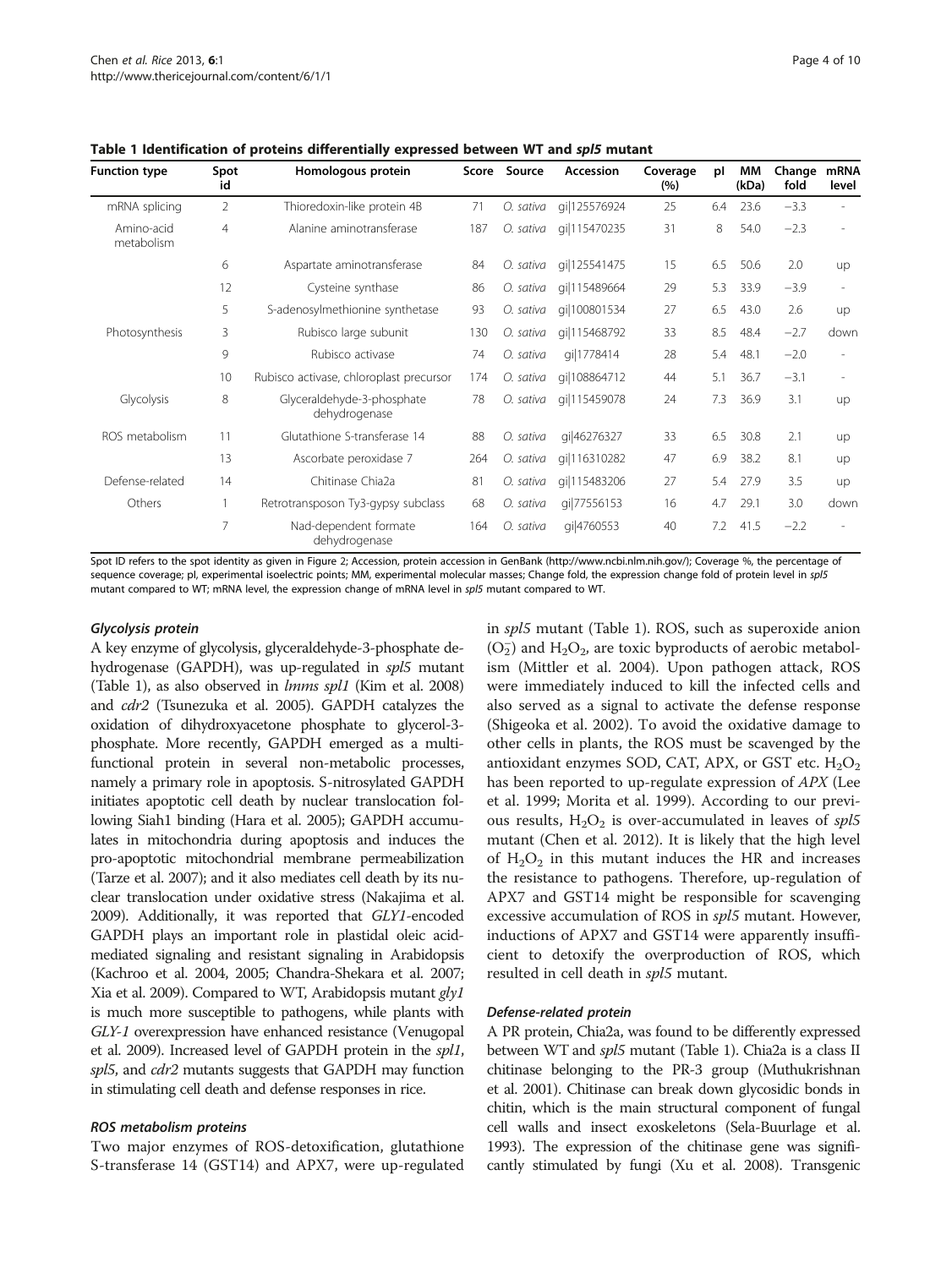<span id="page-4-0"></span>plants over-expressing chitinase gene showed enhanced resistance to fungal (Brogue et al. [1991;](#page-7-0) Dunsmuir et al. [1993](#page-7-0); Oldach et al. [2001\)](#page-8-0) and bacterial pathogens (Oldach et al. [2001\)](#page-8-0). It is likely that the increased level of Chia2a is responsible, at least partially, for the enhanced resistance in spl5 mutant.

# mRNA level of differentially expressed proteins in spl5 mutant

To assay the mRNA levels of 14 differentially expressed proteins in spl5 mutant, the semi-quantitative RT-PCRs were performed. We analyzed the expressions of these 14 genes in WT leaf blades and the three different parts of spl5 leaf blades, based on the degree of lesion formation: no lesion (NL), leaf area without any lesions; few lesions (FL), leaf area with 10–20% lesions; and many lesions (ML), leaf area with 70–80% lesions (Figure 3a). As shown in Figure 3b, in spl5 mutant, the expression of 6 genes were induced and 2 genes were suppressed, and 6 genes did not changed at mRNA level.

We compared the genes expression profile to our 2-DE data (Table [1](#page-3-0)). Most of the 7 up-regulated proteins (except spot 1) were transcriptionally induced in spl5 mutant. As expected, many of them (SAMS, GAPDH, GST14, APX7 and Chia2a) are defense- or PCD-related. It is likely that the SPL5 protein negatively regulates expression of these genes at transcriptional level. In contrast, the genes encoding down-regulated proteins (except spot 3) did not change significantly at the transcriptional level in spl5 mutant, and most of these proteins involve in amino-acid metabolism and photosynthesis. Based on the fact that the SPL5 gene encodes a subunit of splicing factor (Chen et al. [2012\)](#page-7-0), it is likely that the genes encoding these down-regulated proteins might be controlled directly or indirectly by SPL5 through the post-transcriptional mRNA processing.

# Further analysis of APX7 and Chia2a in spl5 mutant

Since the APX7 and Chia2a are directly involved in mediating PCD or defense responses, the gene expression of these proteins were further confirmed by qPCR. The qPCR results were similar to that of semi-quantitative RT-PCR (Figure 3b and Figure [4\)](#page-5-0). The expression of APX7 increased in NL, FL, and ML of spl5 leaves, while the expression of Chia2a increased only in FL and ML but not in NL (Figure [4\)](#page-5-0). The expression levels of these two genes were positively correlated with lesion numbers on the leaves of the spl5 mutant. Moreover, we further examined enzyme activities of APX and chitinase both in WT and spl5 mutant. As expected, APX and chitinase activities were proportional to the number of lesions on spl5 leaves (Figure [5\)](#page-5-0).



quantitative RT-PCR. (a) Lesion-mimic phenotypes of spl5 mutants. WT (control), the leaf blades of WT; NL, FL and ML indicate no lesion, few lesions, and many lesions, respectively, in the leaf blades of spl5 mutant. Arrows indicate leaf lesions in spl5 mutant. (b) Semiquantitative RT-PCR of 14-proteins' genes in WT leaves and leaf parts with different lesions of spl5 mutant. The protein ID numbers are listed in the left of images, and the corresponding gene names are listed in the right of images. The Actin was used as a reference gene.

# Conclusions

According to our 2-DE data and the proteomic results of other rice lmms (Takahashi et al. [2003](#page-8-0); Tsunezuka et al. [2005](#page-8-0); Jung et al. [2006](#page-8-0); Kang et al. [2007](#page-8-0); Kim et al. [2008](#page-8-0)), proteins involved in ROS scavenging, defense responses or cell death such as SOD (spl1, blm), CAT (spl6, blm), Peroxidase (spl1), APX (spl5, blm), GST (cdr2, spl5), were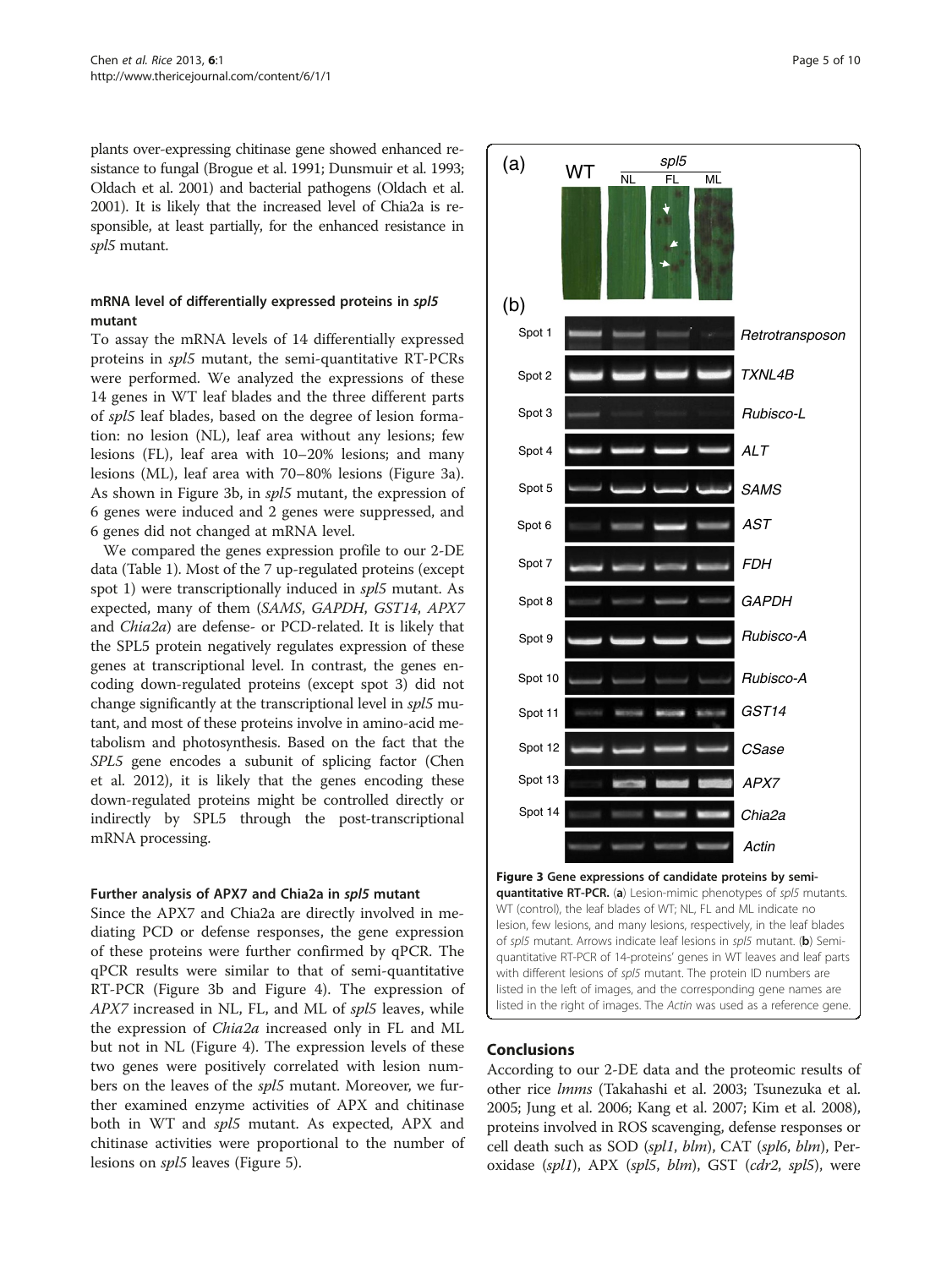<span id="page-5-0"></span>

likely to be induced in *lmms*, whereas proteins involved in photosynthesis and glycolysis such as Rubisco (spl1, spl5, spl6, blm, crd2), Rubisco-A (spl5, spl6), and GAPDH (spl1, spl5, cdr2) were often deceased in lmms; defense-related protein like OsPR5 (spl1), OsPR10 (blm), PBZ1 (spl1, cdr2, blm), Chia2a (spl5) were significantly activated in *lmms*. This suggests that the differential accumulation of these proteins is common features for lmms.

# Methods

# Plant materials and growth conditions

An original spl5 mutant was screened from a γradiation-mutagenesis population of Norin8 (Oryza sativa L. ssp. japonica) by Iwata et al. ([1978](#page-8-0)) in Japan. Zeng et al. ([2003](#page-9-0)) crossed the spl5 mutant with WT Zhefu802 (a Chinese indica cultivar) through repeated backcrossing, and produced the mutant Zhefu802<sup>spl5/spl5</sup> with  $spl5$  lesion mimic phenotype as used in this study. The seeds of spl5 mutant and Zhefu802 were germinated in an incubator at 28°C and then incubated in nutrient solution (Yoshida et al. [1976](#page-9-0)) in a growth chamber at 28/24°C (day/night). The nutrient solution was maintained at pH 5.6 and refreshed each 5 d. The fully developed leaves of 60-days-old seedlings were collected from each plant and immediately frozen in liquid nitrogen and stored at −80°C.

# Protein extraction

Total proteins were extracted from collected leaf samples of 10 plants and independently repeated three times. Leaf blades were ground in liquid nitrogen, and the tissue powder produced was immediately suspended in an extraction buffer containing 9.5 M urea, 4% w/v 3-[(3-cholamidopropyl) dimethylammonio]-1-propane-sulfonate (CHAPS), 65 mM dithiothreitol (DTT), and 2% v/v immobilized pH gradient (IPG) buffer pH 3–10. Crude homogenates were centrifuged at  $4^{\circ}C$  (9,000  $\times g$  for 30 min). The supernatants were precipitated by 10% TCA for 1 h at −20°C, followed by centrifugation

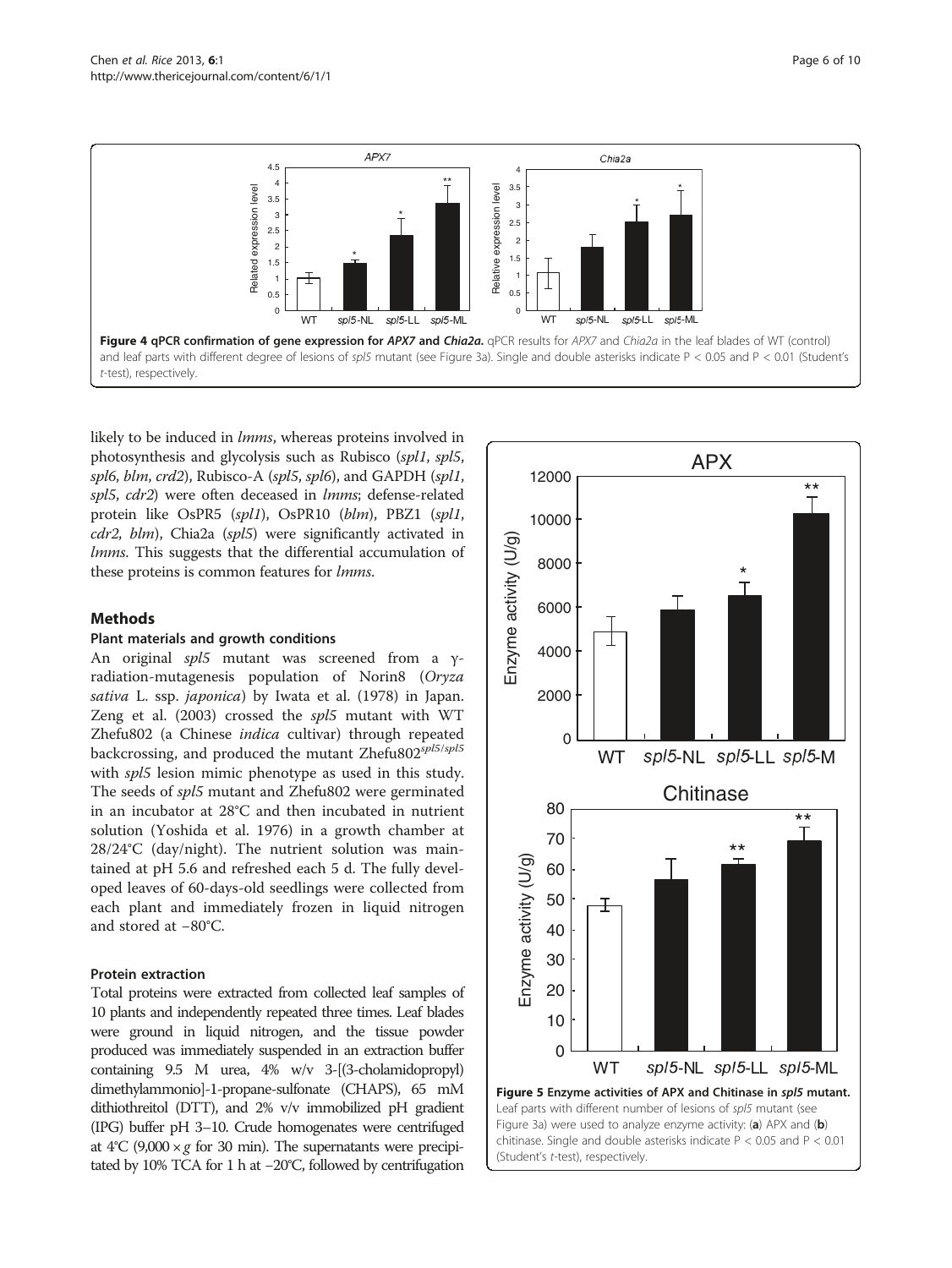<span id="page-6-0"></span>Table 2 Gene-specific primers for RT-PCR in this study

| ªSpot id | <b><i>b</i>Accession</b> | Forward primer (5'-3')      | Reverse primer (5'-3')      | $\cdot$ Tm ( $\cdot$ C) |
|----------|--------------------------|-----------------------------|-----------------------------|-------------------------|
|          | LOC_Os12q37540           | AACAAGGTAGGGATAGTTACTT      | CCTTGTATGTGGGTTTTTTAGAA     | 55                      |
| 2        | AK067692                 | AATGAAATCTTGCTTGCTGC        | <b>CTAAATCTTCTTGGGACATA</b> | 60                      |
| 3        | AK067692                 | <b>GCCTACTTCTTCACATTCAC</b> | ATTTCATTACCTTCACGAGC        | 55                      |
| 4        | AK067732                 | ACCCGCTTTATTCTGCTG          | ATCCTTTTGACACAGTATGG        | 60                      |
| 5        | AK104875                 | AGATGCTGTGCTTGATGCCT        | CAATGACGAAGCGACCAGAT        | 55                      |
| 6        | AK105059                 | CAAACAGGGTGAAGAGCCAG        | CTCGCATTTAGCCAGGGACA        | 62                      |
| 7        | AK065872                 | ACGCCGACAAGAATCCCAAC        | CAATACGACCAGCCCCAACA        | 60                      |
| 8        | AK064960                 | <b>TTCATCACCACCGACTACAT</b> | AACCCTCAACAATACCAAAC        | 55                      |
| 9        | AK060847                 | GAAGCTGAAGAAGCAGGTGACATC    | CGAAGACGAGCTCACACTGGAAG     | 55                      |
| 10       | AK104332                 | ATGGGTGAATTCTGTGGTGAG       | CCCTTCTTGATGATGTCTGCC       | 58                      |
| 11       | AK102889                 | <b>CTCGTTGCGGTAGTGCTGCT</b> | AATGAAATCTTGCTTGCTGC        | 55                      |
| 12       | AK099598                 | TGGCAGCGAAGACAAACAAC        | CTGGAAGAGCACCGACGAAA        | 62                      |
| 13       | AK063934                 | <b>GCTTGAGATTTGATGTTGAG</b> | <b>GTCCTCTGCGTATTTTCTG</b>  | 62                      |
| 14       | AK070067                 | CGACTTCTCCACCCTACTAT        | ATGATGTTGGTGATGACGCC        | 55                      |

<sup>a</sup> Spot identity of protein in 2-D gel image; <sup>b</sup>mRMA accession of the corresponding protein in GenBank (http://www.ncbi.nlm.nih.gov/), except for spot 1 protein whose gene accession was only deposited in TIGR database (http://rice.plantbiology.msu.edu/index.shtml); <sup>c</sup>Anneal temperature of primer pair used in RT-PCR.

at  $13,000 \times g$  for 30 min. The pellets were washed twice with cold acetone and allowed to air dry, and then resuspended with the extraction buffer and finally stored at −80°C. Protein contents were determined by the Bradford method (Bradford [1976\)](#page-7-0) using a protein assay reagent (Bio-Rad, USA).

#### 2-DE

Extracted proteins were analyzed by 2-DE and biologically repeated trice using different samples. For 2-DE, 100 and 500 μg of total proteins were loaded onto analytical and preparative gels, respectively. The Ettan IPGphor Isoelectric Focusing System (Amersham, USA) and pH 3–10 IPG strips (13 cm, nonlinear; Amersham) were used for isoelectric focusing (IEF). The IPG strips were rehydrated for 12 h in 250 μL of rehydration buffer containing the protein samples. IEF was performed in five steps: 30 V for 12 h, 500 V for 1 h, 1000 V for 1 h, 8000 V for 8 h, and 500 V for 4 h. The gel strips were equilibrated for 15 min in equilibration buffer [50 mM Tris– HCl (pH 8.8), 6 M urea, 2% sodium dodecyl sulfate (SDS), 30% glycerol, and 1% DTT]. This step was repeated using the same buffer with 4% iodoacetamide in place of 1% DTT. The strips were then subjected to the second-dimensional electrophoresis after transfer onto 12.5% SDS-polyacrylamide gels. Electrophoresis was performed using the Hofer SE 600 system (Amersham) at

15 mA per gel until the bromophenol blue reached the end of the gel. Both the proteins of WT and spl5 mutant were done 2-DE for 3 gels, respectively.

#### Gel staining and image analysis

After 2-DE, analytical gels were stained with ammoniacal silver nitrate based on the procedure described by Hochstrasser ([1988](#page-8-0)), and preparative gels were stained with Coomassie Blue G250 (Bio-Rad). Resulting 2-D gels were scanned using an UMax Powerlook 2110XL Scanner (Amersham). The stained protein spots were detected using software Image Master (Amersham). After quantitative detection, the intensities of each spot were normalized by total valid spot intensity. The spots displaying significant changes were considered to be differentially expressed proteins. Expression differences per protein spot between the spl5 mutant and WT from 3 independent experiments were estimated by  $t$ -test (p < 0.05). Protein spots were selected based on the significant differences of spots quantities between the spl5 mutant and WT.

# In-gel digestion

Protein spots were excised from preparative 2-DE gels and destained with 100 mM  $NH<sub>4</sub>HCO<sub>3</sub>$  and 30% acetonitrile (ACN). After removing the destaining buffer, the

Table 3 Gene-specific primers for qPCR in this study

| Table 5 Gene specific primers for grient in this staay |                         |                               |  |  |  |
|--------------------------------------------------------|-------------------------|-------------------------------|--|--|--|
| Gene name                                              | Forward primer (5'-3')  | Reverse primer (5'-3')        |  |  |  |
| APX7                                                   | ATACGCAGAGGACCAAGAAGCAT | CTACGAGCAAGATAAATAGCAGA       |  |  |  |
| Chia2a.                                                | CCAACATCATCAACGGCGGCAT  | <b>TTGGGATACTACATCACTACAT</b> |  |  |  |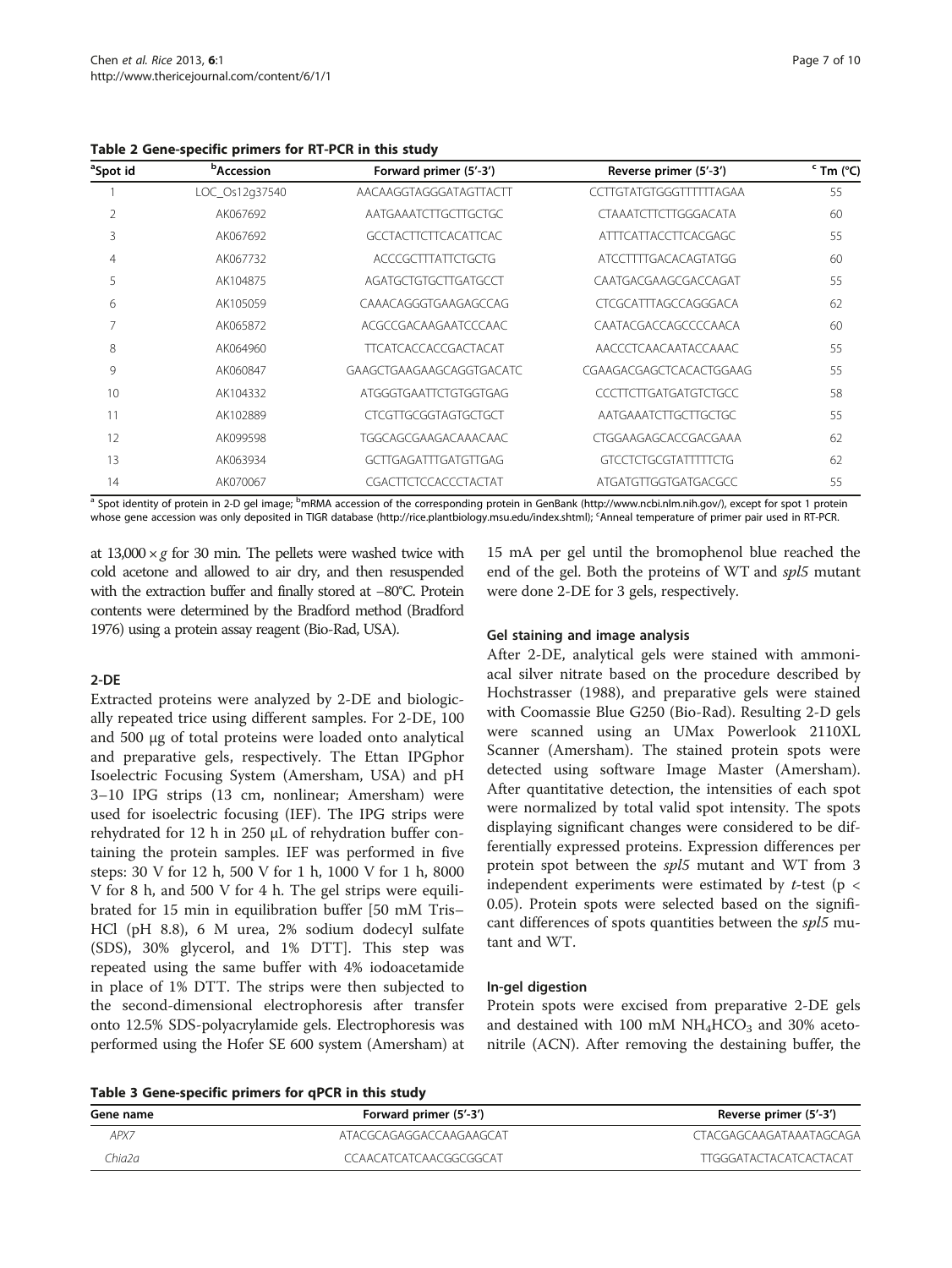<span id="page-7-0"></span>gel pieces were lyophilized and rehydrated in 30 μL of 50 mM  $NH<sub>4</sub>HCO<sub>3</sub>$  containing 50 ng of sequencing grade, modified trypsin (Promega, USA). After digestion overnight at 37°C, these peptides were extracted thrice with 0.1% trifluoroacetic acid (TFA) in 60% ACN, and extracts were pooled together and lyophilized. Peptide mixtures were redissolved in 0.1% TFA, desalted and concentrated using ZipTips from Millipore. Peptide solution (0.75 mL) was mixed with 0.75 mL of matrix [α-cyano-4-hydroxycinnamic acid (CHCA) in 30% ACN, 0.1% TFA] spotted on a target disk and allowed to air dry.

#### MALDI-TOF/TOF analysis and database searching

Mass spectra were acquired on a MALDI-TOF/TOF mass spectrometer, the Bruker-Daltonics AutoFlex TOF-TOF LIFT (Bruker, Germany). Protein database searching was performed with the MASCOT search engine ([http://www.](http://www.matrixscience.com) [matrixscience.com](http://www.matrixscience.com)) using monoisotopic peaks against the NCBI nonredundant protein database [\(http://www.ncbi.](http://www.ncbi.nlm.nih.gov/) [nlm.nih.gov/](http://www.ncbi.nlm.nih.gov/)). The species selected was Oryza sativa.

#### Semi-quantitative RT-PCR and qPCR

Total RNAs of leaves were isolated by TRIzol Reagent (Invitrogen, USA). The first-strand synthesis of cDNAs was carried out by SuperScript® III First-Strand Synthesis System (Invitrogen) according to the manufacturer's instruction. Semi-quantitative RT-PCR was performed for 25 cycles of 30 s at 94°C, 30 s at 60°C, and 1 min at 72°C. qPCR was performed in StepOne™ Real-Time PCR System (Applied Biosystems, USA) using the Fast SYBR Green Master Mix reagent (Applied Biosystems) by the manufacturer's instructions, and the thermal cycle used was as follows: 95°C for 20 s; and 40 cycles of 95°C for 3 s, and 60°C for 30 s. OsRAc1 (GenBank accession: X16280), a rice constitutively expressed gene of Actin, was used as a standardization control, using the primer pair 5'-GGAACTGGTATGGTCAAGGC-3' and 5'-AGT CTCATGGATACCCGCAG-3' for semi--quantitative RT -PCR, 5'-TGGCATCTCTCAGCACATTCC-3' and 5'-TG CACAATGGATGGGTCAGA-3' for qPCR. Gene-specific primers of candidate genes for semi-quantitative PCR and qPCR are listed in Table [2](#page-6-0) and Table [3](#page-6-0), respectively. Independent biological repetitions of each experiment were performed three times.

# Assay of enzyme activities

About 0.5–1 g of leaves were homogenized for activity assay of APX or chitinase, according to the methods previously described by Mishra et al. ([1993\)](#page-8-0) and Boller et al. (1983), respectively. Each experiment was independently repeated three times.

#### Abbreviations

2-DE: Two-dimensional gel electrophoresis; APX: Ascorbate peroxidase; CAT: Catalase; FL: Few lesions; GAPDH: Glyceraldehyde-3-phosphate dehydrogenase; GST: Glutathione S-transferase; HR: Hypersensitive response; IEF: Isoelectric focusing; Lmm: Lesion mimic mutant; ML: More lesions; NL: No lesion; PBZ1: Probenazole-induced protein; PCD: Programmed cell death; PR: Pathogenesis-related; ROS: Reactive oxygen species; SAMS: Sadenosylmethionine synthetase; SF3b3: Splicing factor 3b subunit 3; SOD: Superoxide dismutase; spl: spotted leaf; TXNL4B: Thioredoxin-like protein 4B; WT: Wild-type.

#### Competing interests

The authors declare that they have no competing interests.

#### Authors' contributions

CX carried out the 2-DE analysis, protein alignments, and drafted the manuscript. FS designed PCR primers and carried out the RT-PCR, and participated in preparation of data. ZP carried out the assay of enzyme activities. GZ and LJ participated in the design of the study and performed the statistical analysis. QQ provided the plant materials of this study. MB conceived the study, and participated in its design and coordination and revised the manuscript. All authors read and approved the final manuscript.

#### Acknowledgements

We thank Dr. Jianwei Pan for critical reading of this manuscript. This work was supported by the National Key Programs for Transgenic Crops (2011ZX08009-003), the National Natural Science Foundation of China (31171519, 31101130); the Natural Science Foundation of Zhejiang Province (Y3110234, Y3110230), the Welfare Technology Application Research Project of Zhejiang Province (2011C22005), and the Zhejiang Province Key Innovative Research Team Program (2010R50024).

#### Author details

<sup>1</sup>College of Chemistry & Life Sciences, Zhejiang Normal University, Jinhua 321004, China. <sup>2</sup>China National Rice Research Institute, Chinese Academy of Agricultural Sciences, Hangzhou 310006, China.

#### Received: 24 July 2012 Accepted: 12 December 2012 Published: 7 January 2013

# References

- Agrawal GK, Rakwal R (2006) Rice proteomics: a cornerstone for cereal food crop proteomes. Mass Spectrom Rev 25:1–53
- Boller T, Gehri A, Mauch F, Vögeli U (1983) Chitinase in bean leaves: induction by ethylene, purification, properties, and possible function. Planta 157:22–31
- Bradford MM (1976) A rapid and sensitive method for the quantitation of microgram quantities of protein utilizing the principle of protein-dye binding. Anal Biochem 72:248–254
- Brogue K, Chet I, Holliday M, Cressman R, Biddle P, Knowlton S, Mauvais CJ, Broglie R (1991) Transgenic plants with enhanced resistance to the fungal pathogen Rhizoctonia solani. Science 254:1194–1197
- Burstenbinder K, Waduwara I, Schoor S, Moffatt BA, Wirtz M, Minocha SC, Oppermann Y, Bouchereau A, Hell R, Sauter M (2010) Inhibition of 5' methylthioadenosine metabolism in the yang cycle alters polyamine levels, and impairs seedling growth and reproduction in Arabidopsis. Plant J 62:977–988
- Chandra-Shekara AC, Venugopal SC, Barman SR, Kachroo A, Kachroo P (2007) Plastidial fatty acid levels regulate resistance gene-dependent defense signaling in Arabidopsis. Proc Natl Acad Sci USA 104:7277–7282
- Chen X, Pan J, Cheng J, Jiang G, Jin Y, Gu Z, Qian Q, Zhai W, Ma B (2009) Fine genetic mapping and physical delimitation of the lesion mimic gene spotted leaf 5 (spl5) in rice (oryza sativa L.). Mol Breeding 24:387–395
- Chen X, Hao L, Pan J, Zheng X, Jiang G, Jin Y, Gu Z, Qian Q, Zhai W, Ma B (2012) SPL5, a cell death and defense-related gene, encodes a putative splicing factor 3b subunit 3 (SF3b3) in rice. Mol Breeding 30(2):939–949
- Chern M, Fitzgerald HA, Canlas PE, Navarre DA, Ronald PC (2005) Overexpression of a rice NPR1 homolog leads to constitutive activation of defense response and hypersensitivity to light. Mol Plant Microbe Interact 18:511–520
- Dietrich RA, Delaney TP, Uknes SJ, Ward ER, Ryals JA, Dangl JL (1994) Arabidopsis mutants simulating disease resistance response. Cell 77:565–577
- Dunsmuir P, Howie W, Newbigin E, Joe L, Penzes E (1993) Resistance to rhizoctonia solani in transgenic tobacco. In: Nester EW, Verma DPS (eds)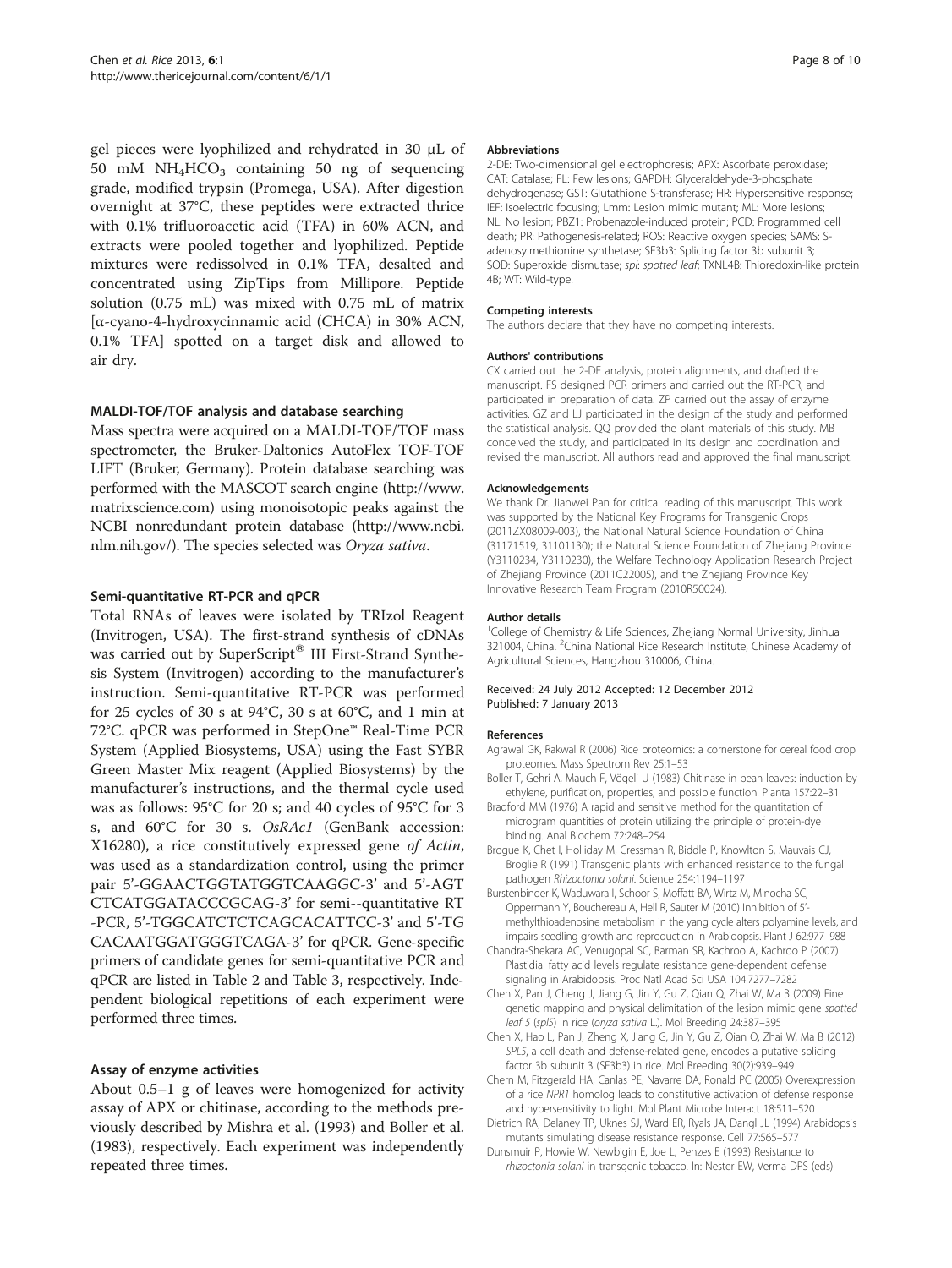<span id="page-8-0"></span>Advance in molecular genetics of plant-microbe interactions. Kluwer Academic Publishers, Netherlands

- Fujiwara T, Maisonneuve S, Isshiki M, Mizutani M, Chen L, Wong HL, Kawasaki T, Shimamoto K (2010) Sekiguchi lesion gene encodes a cytochrome P450 monooxygenase that catalyzes conversion of tryptamine to serotonin in rice. J Biol Chem 285:11308–11313
- Geraats BPJ (2003) The role of ethylene perception in plant disease resistance. Utrecht University, Netherlands
- Gonzalez ME, Marco F, Minguet EG, Carrasco-Sorli P, Blazquez MA, Carbonell J, Ruiz OA, Pieckenstain FL (2011) Perturbation of spermine synthase gene expression and transcript profiling provide new insights on the role of the tetraamine spermine in Arabidopsis defense against pseudomonas viridiflava. Plant Physiol 156:2266–2277
- Hara MR, Agrawal N, Kim SF, Cascio MB, Fujimuro M, Ozeki Y, Takahashi M, Cheah JH, Tankou SK, Hester LD, Ferris CD, Hayward SD, Snyder SH, Sawa A (2005) S-nitrosylated GAPDH initiates apoptotic cell death by nuclear translocation following Siah1 binding. Nat Cell Biol 7:665–674
- Hochstrasser DF, Patchornik A, Merril CR (1988) Development of polyacrylamide gels that improve the separation of proteins and their detection by silver staining. Anal Biochem 173:412–423
- Iwata N, Omura T, Satoh H (1978) Linkage studies in rice (oryza sativa L.) on some mutants for physiological leaf spots. J Fac Agr Kyushu Univ 22:243–251
- Johal G, Hulbert S, Briggs S (1995) Disease lesion mimic mutations of maize: a model for cell death in plants. Bioessays 17:685–692
- Jung YH, Lee JH, Agrawal GK, Rakwal R, Kim JA, Shim JK, Lee SK, Jeon JS, Koh HJ, Lee YH, Iwahashi H, Jwa NS (2005) The rice (oryza sativa) blast lesion mimic mutant, blm, may confer resistance to blast pathogens by triggering multiple defense-associated signaling pathways. Plant Physiol Biochem 43:397–406
- Jung YH, Rakwal R, Agrawal GK, Shibato J, Kim JA, Lee MO, Choi PK, Jung SH, Kim SH, Koh HJ, Yonekura M, Iwahashi H, Jwa NS (2006) Differential expression of defense/stress-related marker proteins in leaves of a unique rice blast lesion mimic mutant (blm). J Proteome Res 5:2586–2598
- Kachroo A, Venugopal SC, Lapchyk L, Falcone D, Hildebrand D, Kachroo P (2004) Oleic acid levels regulated by glycerolipid metabolism modulate defense gene expression in Arabidopsis. Proc Natl Acad Sci USA 101:5152–5157
- Kachroo P, Venugopal SC, Navarre DA, Lapchyk L, Kachroo A (2005) Role of salicylic acid and fatty acid desaturation pathways in ssi2-mediated signaling. Plant Physiol 139:1717–1735
- Kang SG, Matin MN, Bae H, Natarajan S (2007) Proteome analysis and characterization of phenotypes of lesion mimic mutant spotted leaf 6 in rice. Proteomics 7:2447–2458
- Kim ST, Kim SG, Kang YH, Wang Y, Kim JY, Yi N, Kim JK, Rakwal R, Koh HJ, Kang KY (2008) Proteomics analysis of rice lesion mimic mutant (spl1) reveals tightly localized probenazole-induced protein (PBZ1) in cells undergoing programmed cell death. J Proteome Res 7:1750–1760
- Kim JA, Cho K, Singh R, Jung YH, Jeong SH, Kim SH, Lee JE, Cho YS, Agrawal GK, Rakwal R, Tamogami S, Kersten B, Jeon JS, An G, Jwa NS (2009) Rice OsACDR1 (Oryza sativa accelerated cell death and resistance 1) is a potential positive regulator of fungal disease resistance. Mol Cells 28:431–439
- Kramer A (1996) The structure and function of proteins involved in mammalian pre-mRNA splicing. Annu Rev Biochem 65:367–409
- Lee SC, Kang BG, Oh SE (1999) Induction of ascorbate peroxidase isoenzymes by ethylene and hydrogen peroxide during growth of cultured soybean cells. Molecular Cells 9:166–171
- Marina M, Maiale SJ, Rossi FR, Romero MF, Rivas EI, Garriz A, Ruiz OA, Pieckenstain FL (2008) Apoplastic polyamine oxidation plays different roles in local responses of tobacco to infection by the necrotrophic fungus sclerotinia sclerotiorum and the biotrophic bacterium pseudomonas viridiflava. Plant Physiol 147:2164–2178
- Mishra NP, Mishra RK, Singhal GS (1993) Changes in the activities of anti-oxidant enzymes during exposure of intact wheat leaves to strong visible light at different temperatures in the presence of protein synthesis inhibitors. Plant Physiol 102:903–910
- Mittler R, Vanderauwera S, Gollery M, Van Breusegem F (2004) Reactive oxygen gene network of plants. Trends Plant Sci 9:490–498
- Mizobuchi R, Hirabayashi H, Kaji R (2002) Isolation and characterization of rice lesion-mimic mutants with enhanced resistance to rice blast and bacterial blight. Plant Sci 163:345–353
- Morel JB, Dangl JL (1997) The hypersensitive response and the induction of cell death in plants. Cell Death Differ 4:671–683
- Mori M, Tomita C, Sugimoto K, Hasegawa M, Hayashi N, Dubouzet JG, Ochiai H, Sekimoto H, Hirochika H, Kikuchi S (2007) Isolation and molecular characterization of a spotted leaf 18 mutant by modified activation-tagging in rice. Plant Mol Biol 63:847–860
- Morita S, Kaminaka H, Masumura T, Tanaka K (1999) Induction of rice cytosolic ascorbate peroxidase mRNA by oxidative stress; the involvement of hydrogen peroxide in oxidative stress signalling. Plant Cell Physiol 40:417–422
- Moschou PN, Sarris PF, Skandalis N, Andriopoulou AH, Paschalidis KA, Panopoulos NJ, Roubelakis-Angelakis KA (2009) Engineered polyamine catabolism preinduces tolerance of tobacco to bacteria and oomycetes. Plant Physiol 149:1970–1981
- Muthukrishnan S, Liang G, Trick H, Gill B (2001) Pathogenesis-related proteins and their genes in cereals. Plant Cell 64:93–114
- Nakajima H, Amano W, Kubo T, Fukuhara A, Ihara H, Azuma YT, Tajima H, Inui T, Sawa A, Takeuchi T (2009) Glyceraldehyde-3-phosphate dehydrogenase aggregate formation participates in oxidative stress-induced cell death. J Biol Chem 284:34331–34341
- Oldach KH, Becker D, Lorz H (2001) Heterologous expression of genes mediating enhanced fungal resistance in transgenic wheat. Mol Plant Microbe Interact 14:832–838
- Qiao Y, Jiang W, Lee J, Park B, Choi MS, Piao R, Woo MO, Roh JH, Han L, Paek NC, Seo HS, Koh HJ (2010) SPL28 encodes a clathrin-associated adaptor protein complex 1, medium subunit micro 1 (AP1M1) and is responsible for spotted leaf and early senescence in rice (oryza sativa). New Phytol 185:258–274
- Ranjan R, Bohra S, Asija MJ (2001) Plant senescence: physiological, biochemical and molecular aspects. Agrobios, India
- Sedigheh HG, Mortazavian M, Norouzian D, Atyabi M, Akbarzadeh A, Hasanpoor K, Ghorbani M (2011) Oxidative stress and leaf senescence. BMC Res Notes 4:477
- Sela-Buurlage MB, Ponstein AS, Bres-Vloemans SA, Melchers LS, van den Elzen PJM, Comelissen BJC (1993) Only specific tobacco (nicotiana tabacum) chitinases and [beta]-1,3-glucanase exhibit antifungal activity. Plant Physiol 101:857–863
- Shen X, Liu H, Yuan B, Li X, Xu C, Wang S (2011) OsEDR1 negatively regulates rice bacterial resistance via activation of ethylene biosynthesis. Plant Cell Environ 34:179–191
- Shigeoka S, Ishikawa T, Tamoi M, Miyagawa Y, Takeda T, Yabuta Y, Yoshimura K (2002) Regulation and function of ascorbate peroxidase isoenzymes. J Ex Bot 53:1305–1319
- Staskawicz BJ, Ausubel FM, Baker BJ, Ellis JG, Jones JD (1995) Molecular genetics of plant disease resistance. Science 268:661–667
- Sun X, Zhang H, Wang D, Ma D, Shen Y, Shang Y (2004) DLP, a novel Dim1 family protein implicated in pre-mRNA splicing and cell cycle progression. J Biol Chem 279:32839–32847
- Sun C, Liu L, Tang J, Lin A, Zhang F, Fang J, Zhang G, Chu C (2011) RLIN1, encoding a putative coproporphyrinogen III oxidase, is involved in lesion initiation in rice. J Genet Genomics 38:29–37
- Takahashi A, Agrawal GK, Yamazaki M, Onosato K, Miyao A, Kawasaki T, Shimamoto K, Hirochika H (2007) Rice Pti1a negatively regulates RAR1 dependent defense responses. Plant Cell 19:2940–2951
- Takahashi A, Kawasaki T, Henmi K, Shi IK, Kodama O, Satoh H, Shimamoto K (1999) Lesion mimic mutants of rice with alterations in early signaling events of defense. Plant J 17:535–545
- Takahashi A, Kawasaki T, Wong HL, Suharsono U, Hirano H, Shimamoto K (2003) Hyperphosphorylation of a mitochondrial protein, prohibitin, is induced by calyculin A in a rice lesion-mimic mutant cdr1. Plant Physiol 132:1861–1869
- Tarze A, Deniaud A, Le Bras M, Maillier E, Molle D, Larochette N, Zamzami N, Jan G, Kroemer G, Brenner C (2007) GAPDH, a novel regulator of the proapoptotic mitochondrial membrane permeabilization. Oncogene 26:2606–2620
- Tsunezuka H, Fujiwara M, Kawasaki T, Shimamoto K (2005) Proteome analysis of programmed cell death and defense signaling using the rice lesion mimic mutant cdr2. Mol Plant Microbe Interact 18:52–59
- Venugopal SC, Chanda B, Vaillancourt L, Kachroo A, Kachroo P (2009) The common metabolite glycerol-3-phosphate is a novel regulator of plant defense signaling. Plant Signal Behav 4:746–749
- Wang L, Pei Z, Tian Y, He C (2005) OsLSD1, a rice zinc finger protein, regulates programmed cell death and callus differentiation. Mol Plant Microbe Interact 18:375–384
- Wolter M, Hollricher K, Salamini F, Schulze-Lefert P (1993) The *mlo* resistance alleles to powdery mildew infection in barley trigger a developmentally